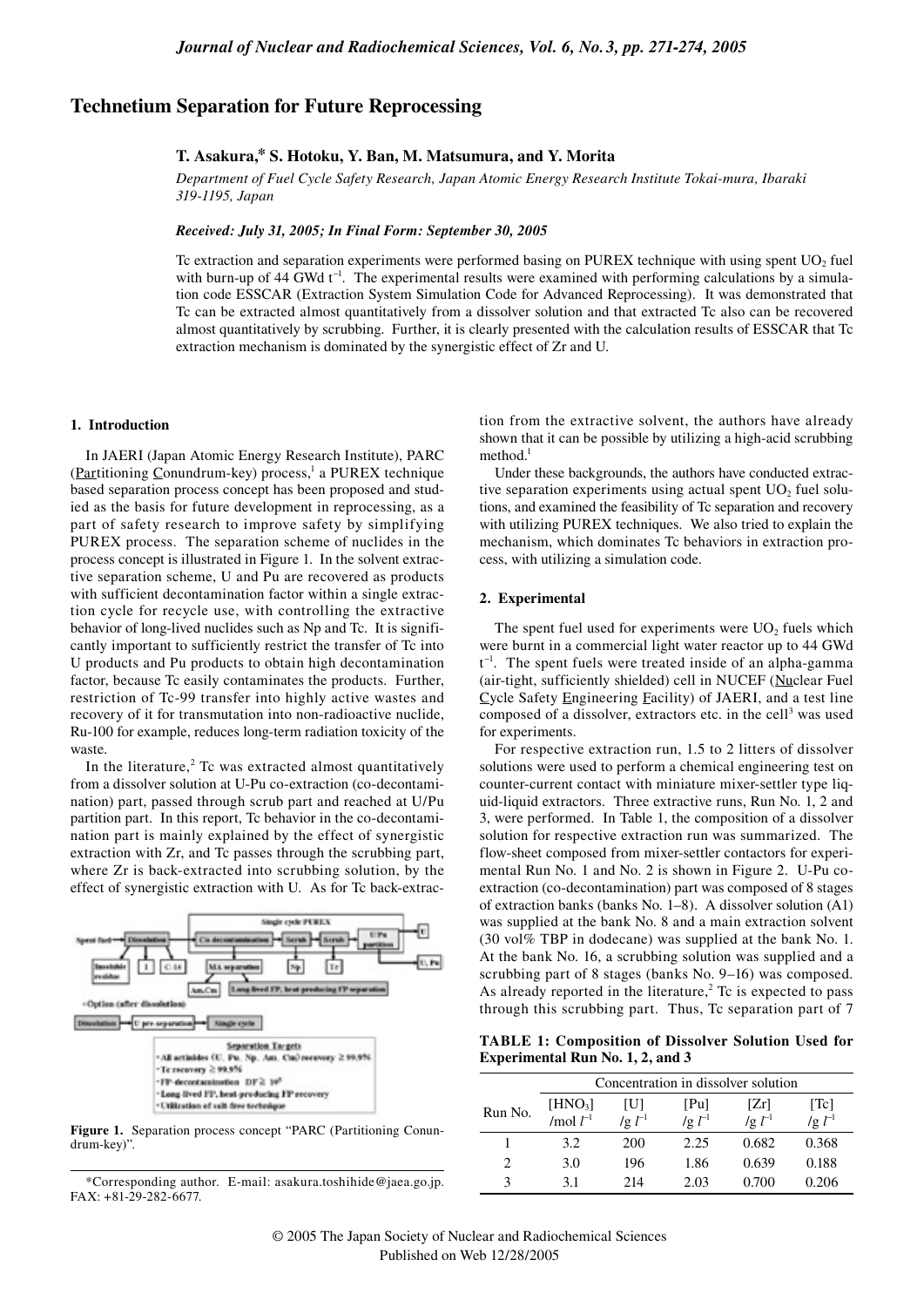

**Figure 2.** Experimental flow-sheet for Run No. 1 and No. 2.

stages of extraction banks (banks No. 20–26) was composed. To recover U and Pu, which are expected to leak into a Tc product solution, three stages of extraction banks (banks No. 17–19) were used. In Table 2, the flow rates of the solutions, A1–A4, O1, O2, for Run No. 1 and No. 2, respectively, were summarized.

**TABLE 2: Flow Rate of Respective Solution in Each Experimental Run** 

|       | Flow rate / $ml \, h^{-1}$ |    |    |    |          |          |  |  |  |
|-------|----------------------------|----|----|----|----------|----------|--|--|--|
|       | A1                         | A2 | A3 | A4 | $\Omega$ | $\Omega$ |  |  |  |
| Run 1 | 193                        | 94 | 40 | 82 | 480      | 120      |  |  |  |
| Run 2 | 201                        | 91 | 42 | 83 | 487      | 121      |  |  |  |

In Figure 3, the flow-sheet for the experiment Run No. 3 is shown. The number of extraction banks for the U-Pu co-extraction part or the scrub part was the same as Run No. 1 or 2. Organic to aqueous flow rate ratio was increased, and the  $HNO<sub>3</sub>$ concentration of the scrubbing solution was altered to 4 mol  $l^{-1}$ (M). The aim of these alterations was to accelerate Np extraction from a dissolver solution. In this flow-sheet for Run No. 3, 7 stages of a Np separation part (banks No. 20–26) was also composed. Tc separation part was composed of 10 stages of the banks (No. 27–36), and Tc scrubbing solution (A4) was simplified as single solution of  $6 \text{ M HNO}_3$ .

After 10 hours operation with active feed, those extractors were shut down and analytical samples of an organic solution and an aqueous solution were collected from every extraction banks to analyze Tc concentrations. If Tc-95m, which was added to the dissolver solution as a RI tracer, was detected, Tc concentration was determined by the concentration of gamma radioactivity of the tracer. The detection limit for the measurement was  $9 \times 10^{-3}$  g  $l^{-1}$  in the case of Run No. 1 and 2, or 9  $\times$  10<sup>-4</sup> g  $l^{-1}$  in the case of Run No. 3, respectively. If it was not possible to determine the Tc concentration with this method with interferences by other radio-nuclides, the value was deter-



**Figure 3.** Experimental flow-sheet for Run No. 3.

mined by the emission strength of Tc in ICP-AES (Induction-Coupled Plasma Atomic Emission Spectroscopy) compared to a calibration line for concentration standards. The detection limit for this method was  $2 \times 10^{-3}$  g  $l^{-1}$ .

# **3. Simulation Code**

For simulation calculation of extraction experiments, ESSCAR (extraction system simulation code for advanced reprocessing)<sup>4</sup> was used. This code can treat TBP-HNO<sub>3</sub> extraction system composed of a desired number of pulsedcolumn type extractors and mixer-settler type extractors. A pulsed-column type extractor is imaginarily divided into desired number of calculation units (meshes) with arbitrary heights. In the case of mixer-settler type extractor, respective extraction bank is the calculation unit. The code numerically solves differential equations, which express material balance of chemical species  $(HNO<sub>3</sub>, metal ions etc.)$  in respective calculation unit, by Newton's method. To describe material balance, mass transfer between organic solution and aqueous solution phase basing on distribution coefficient, and rates of chemical reactions, reduction-oxidation reaction, for example, in respective phase. The code gives us the numeric solutions for steady-state or transient-state.

Tc distribution coefficient is mathematically expressed as empirical equations proposed by Kolarik et al.<sup>5</sup> with slight modification to enable to treat Pu effect on Tc distribution as follows,

$$
D_{\text{Te}} = D_{\text{Te}, 0} + D_{\text{Te}, Zr} + D_{\text{Te}, U} + D_{\text{Te}, Pu}
$$
 (1)

$$
D_{\text{Te}, 0} = 0.845 C_{\text{free-TBP, org}}^{1.92 \text{exp}(3300 \text{ }\theta)} (2)
$$
  
\n
$$
2.324 C_{\text{NO}_{3.}^{\text{}}\text{ag}}^{\text{O}_{3848 \text{exp}(230 \text{ }\tau)}} \exp(8070 \text{ }\tau)
$$
  
\n
$$
\frac{2.324 C_{\text{NO}_{3.}^{\text{}}\text{ag}}^{\text{O}_{3848 \text{exp}(230 \text{ }\tau)}} \exp(8070 \text{ }\tau)}{1 + 0.157 C_{\text{NO}_{3.}^{\text{}}\text{ag}}^{\text{O}_{33.}^{\text{}}\text{ag}} \exp(324 \text{ }\tau) + 01.72 C_{\text{NO}_{3.}^{\text{}}\text{ag}}^{\text{O}_{35.}^{\text{}}\text{exp}(160 \text{ }\tau)} \exp(3150 \text{ }\tau)} \exp(-350 \text{ }\tau)
$$

$$
D_{\text{Te, U}} = 0.331 \frac{C_{\text{UO}_2^{2+}, \text{org}}^2}{C_{\text{UO}_2^{2+}, \text{org}} + C_{\text{Pu}^{4+}, \text{org}}}
$$
 (1+4.87 $C_{\text{NO}_3, \text{ag}}^{\text{1,343}} \exp(980\tau)$ ) exp(-1060 $\tau$ ) (3)

$$
D_{\text{Te, Zr}} = 1670 C_{\text{Zr, org}} C_{\text{NO}_2 \text{, ag}}^{-0.707} \exp(2810 \tau) \tag{4}
$$

$$
D_{\text{Te, Pu}} = 3.31 C_{\text{NO}_3^-, \text{aq}}^{\frac{0.707}{-0.707}} \frac{C_{\text{Pu}^{4+}, \text{org}}^2}{C_{\text{UO}_2^{2+}, \text{org}} + C_{\text{Pu}^{4+}, \text{org}}} \exp(-1060 \tau) \tag{5}
$$

$$
\tau = \frac{1}{298} - \frac{1}{T} \tag{6}
$$

Here,  $D_{\text{Te}}$ : overall distribution ratio of Tc;  $D_{\text{Te}}$  o: distribution coefficient of HTcO<sub>4</sub> itself;  $D_{Tc, U}$ ,  $D_{Tc, Zr}$  or  $D_{Tc, Pu}$ : contribution of synergistic effect of U, Zr or Pu to the distribution of TcO<sub>4</sub>, respectively;  $C_{\text{free-TBP, org}}$ ,  $C_{\text{UO}_2^{2+}$ , org,  $C_{\text{Zr, org}}$  or  $C_{\text{Pu}^{4+}$ , org: concentration (M) of free-TBP,  $UO_2^{2+}$ , Zr or Pu<sup>4+</sup>, respectively, in the organic phase;  $C_{NO_3^T, ap}$ : concentration (M) of NO<sub>3</sub> in the aqueous phase; *T*: temperature (K).

In the current cases, however, the contribution of Pu effect to Tc distribution is almost negligible because of its small concentration.

# **4. Results and Discussion**

**4.1. Tc Extraction.** In Figure 4, the Tc concentration profiles at the U, Pu co-extraction part (the extraction banks No. 1 to 8) and the scrub part (the extraction banks No. 9 to 16) obtained from two experimental runs are summarized as Figure 4a for Run No. 1 and Figure 4b for Run No. 2. The Tc concentration values are represented by plot symbols, the squares for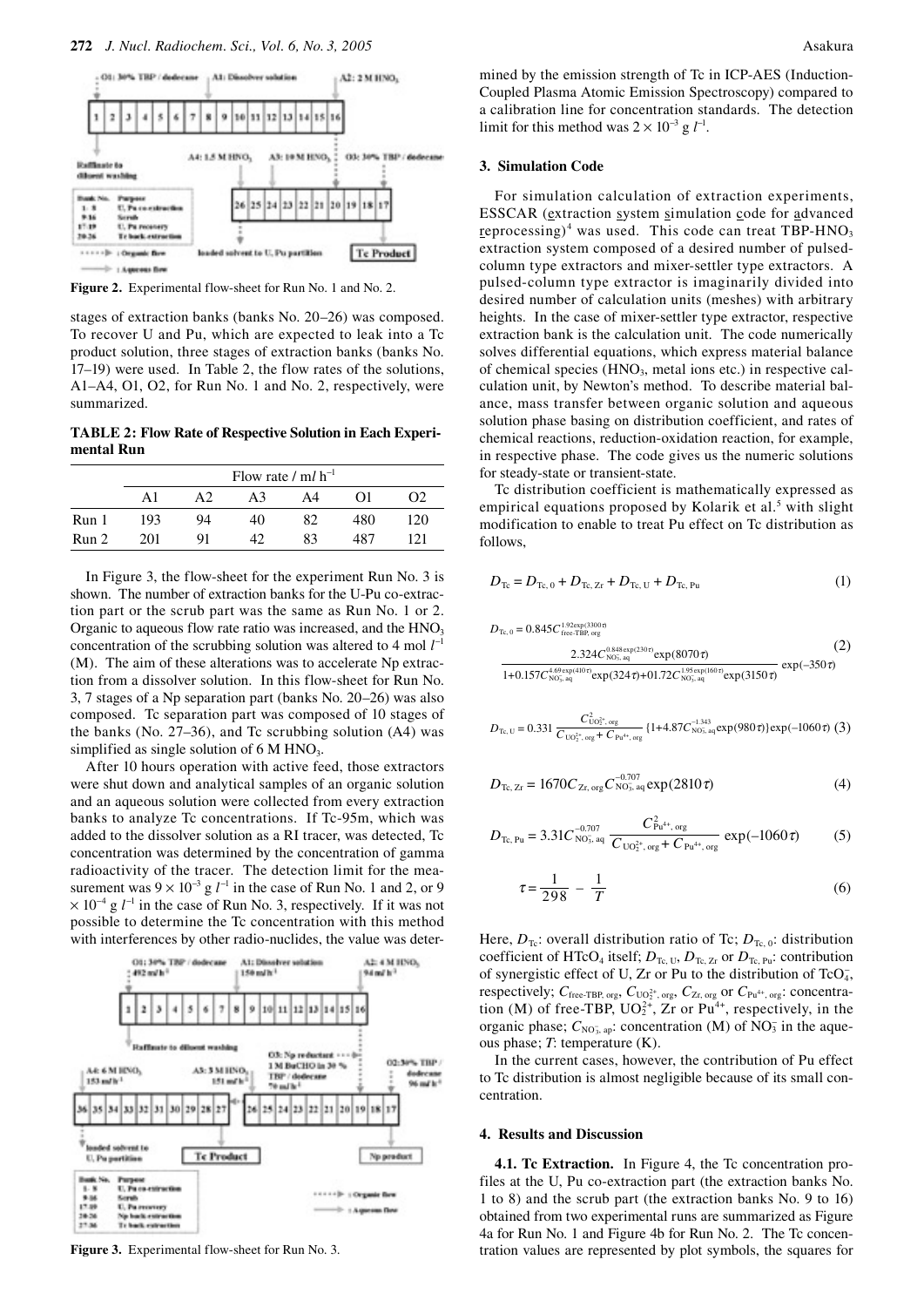

Figure 4. To concentration in the extraction banks No. 1–16, U, Pu co-extraction part and scrub part. Experimental values expressed as plot symbols, and calculated values expressed as lines. a) Run No. 1 and b) Run No. 2.

the organic solutions and the circles for the aqueous solutions, in these figures. The open plots represent the values under detection limit. The analytical methods utilized to determine these values are also shown in the figures. As shown in the figures, Tc concentration in the aqueous solution at the respective extraction bank steadily decreased according to the aqueous flow direction in the U-Pu co-extraction part, from the bank No. 8, the feed point of the dissolver solution, toward the bank No. 1 in both runs. These results clearly imply that the majority of Tc was extracted into the solvent. The percentage of Tc remaining in the raffinate is calculated to be 1.0% for Run No. 1 or under 1.5% for Run No. 2, respectively, assuming that the aqueous concentration value at the bank No. 1 obtained in the respective experiment,  $2.49 \times 10^{-3}$  g  $l^{-1}$  for Run No. 1 or under the detection limit  $(2 \times 10^{-3} \text{ g } l^{-1})$  for Run No. 2, is equal to the concentration in raffinate constantly flowing out, and using the flow rate values in Table 1 and the concentration values in the feed in Table 2. It should be noted that the Tc concentration in the raffinate was not directly determined. As described in the experimental section, the analytical samples were collected from all banks after shut down operation of the mixers-settlers extractors and the influence of such operation on the concentration profiles in the extractors was not clarified. In the scrub part, the extraction banks No. 9 to 16, the Tc concentrations in the organic solutions maintained roughly constant values at the banks No. 9 to No. 14. Although the values decrease at the banks No. 15 and No. 16, the differences from the former banks are not substantial. Therefore, it is clear that the extracted Tc passed through the scrub part.

In these figures, the calculation results by ESSCAR are also shown as the lines. Although the calculated values do not completely agree with the experimental values in each figure, but the calculation results successfully represent the essential phenomena, Tc extraction in the co-extraction part and passing through the scrubbing part.

Further, we succeeded to clearly present the extraction mechanism of Tc by utilizing ESSCAR. Two calculations for Run No. 2 were performed as an example. In the first calculation, the distribution of Tc was described as  $D_{\text{Te}} = D_{\text{Te, Zr}} + D_{\text{Te, Zr}}$ 0, thus, only the synergistic extraction effect of Zr together with the intrinsic Tc extraction was considered (refer to eq 1). The results are represented as the lines noted as "Zr-effect" in Figure 5. In the second, only the synergistic extraction effect of U was considered, namely  $D_{Tc} = D_{Tc, U} + D_{Tc, 0}$ , and the results are similarly noted as "U-effect" in the figure. The lines for "Zr-effect" show that Tc will be extracted in the decontamination part with. On the other hand, the lines for "Ueffect" show that Tc will not be extracted. In the scub part, the lines for "Zr-effect" shows that Tc will be back-extracted and be restricted to flow out as an organic solution. The lines for







**Figure 6.** To concentration in the extraction banks No. 17–26, U, Pu recovery part and Tc back-extraction part. Experimental values expressed as plot symbols, and calculated values expressed as lines. a) Run No. 1 and b) Run No. 2.

"U-effect" show that the Tc concentration in organic solution does not significantly decrease. Therefore, ESSCAR calculation results clearly present that;

- 1. The phenomenon of Tc extraction in the co-decontamination part is dominated by the synergistic extraction effect of Zr, not that of U;
- 2. The phenomenon of extracted Tc passing through the scrub part is dominated by the synergistic extraction effect of U, not that of Zr.

**4.2. Tc Separation.** In Figure 6, the Tc concentration profiles at the U, Pu recovery part (the extraction banks No. 17 to 19) and the Tc back-extraction part (the extraction banks No. 20 to 26) obtained from two experimental runs are summarized as Figure 6a for Run No. 1 and Figure 6b for Run No. 2. The Tc concentration values are respectively expressed as the plot symbols in the figures, the squares for organic solutions and the circles for the aqueous solutions. The open plots, again, represent the values under detection limit. It is clear from these figures that the Tc concentration in the organic solution steadily decreases in the Tc back-extraction part as the bank number increases from No. 20 to 26, but that Tc still flows out as the organic solution especially in the case of Run No. 1. In the U, Pu recovery part, the extraction banks No. 17–19, the Tc concentration in the aqueous solution maintains almost constant value and Tc flows out as the aqueous solution, too. The recovery of